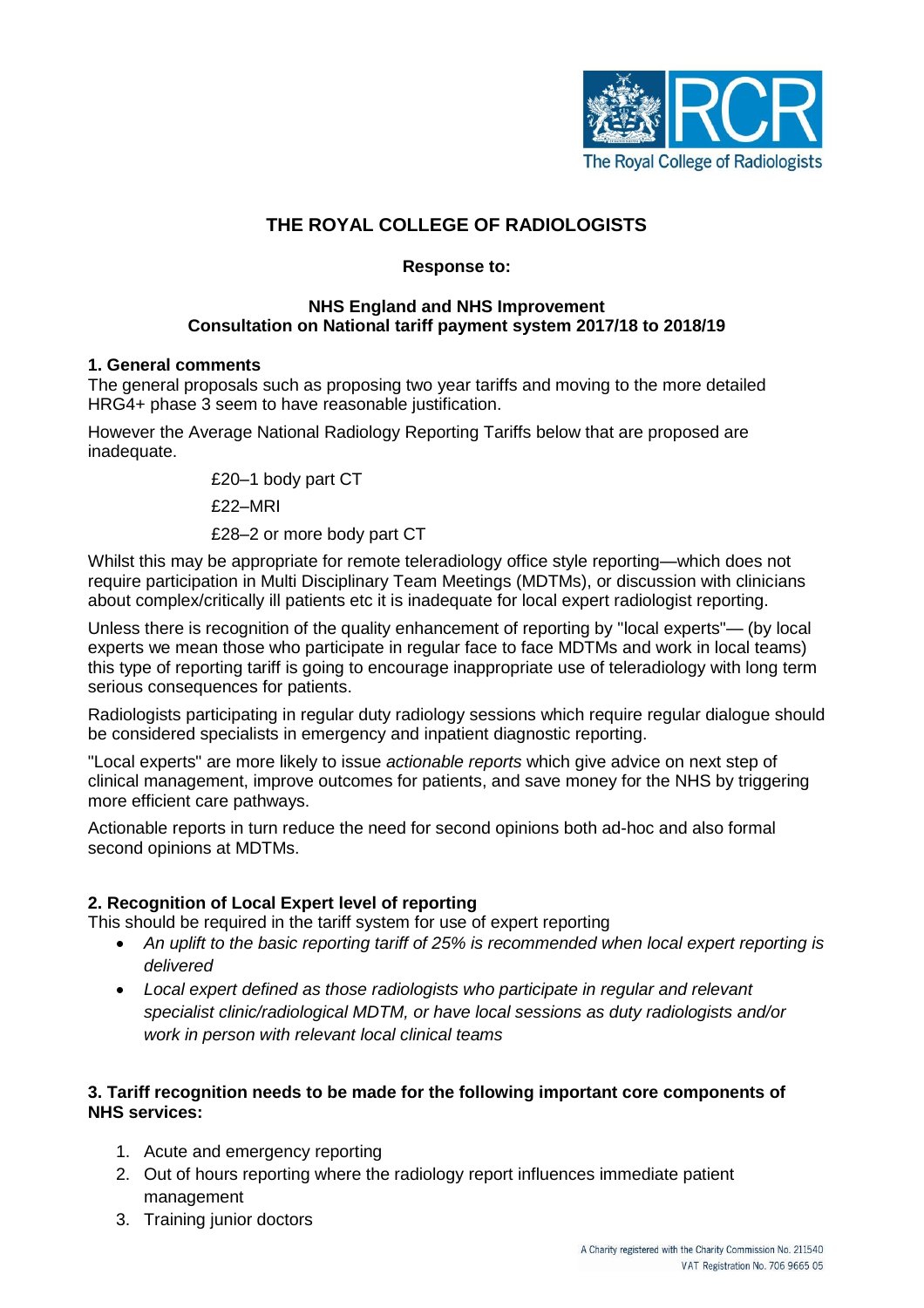If the tariff system does not recognise such activity there is a risk of loss of local expert radiologist involvement in the care of acutely ill patients with potentially extra additional expensive investigations, delayed discharge and compromised patient outcomes in some areas. There will be a likely failure to train the future imaging service workforce the NHS needs.

We therefore suggest

- *Acute & emergency inpatient reporting 0800-2000 – 20% uplift over and above existing tariff*
- *Overnight reporting 50% uplift*

*Reporting as supervision of radiology trainees 20% uplift as there is robust evidence that reporting throughput in such a session is significantly impaired*

### **4. Tariff for combined pre/post contrast studies is totally inadequate**

A pre-post contrast study generates usually ≥50% and sometimes up to 100% more images (in case of CT) than a single pre or post contrast study alone. It is impossible to adequately and safely report them in the same time (which is what the current same tariff – RD03Z - amounts to)

*An uplift to reporting tariff for combined pre and post contrast study of 50% is recommended.*

### **5. Tariff for multiple areas is totally inadequate**

It is impossible to adequately and safely report two-three areas (examinations) in the same time as one examination. Patients will be harmed as corners are inevitably cut to try and achieve impossible reporting targets. This will again result in downstream probably greater costs.

*We advocate a 50% uplift for each additional examination performed – so 50% from 1 to 2 and 100% from 1 to 3 areas examined* 

## **6. Tariff for young childrens MRI/CT imaging is too low**

Many will require sedation or GA (especially for contrast studies <12y or MRI in those <8y) with additional major costs to providers to deliver these scans

*a 20% uplift is advocated for children <6 and 10% for older children.*

### **7. There should be tariff recognition for particularly complex and time consuming radiology scans and their interpretations**

This should include:

- *Non-contrast cardiovascular CT - including coronary artery calcium scores and noncontrast thoracic aortic scans*
- *Standard cardiac CT - including CT coronary angiography and standard morphological assessment with CT (these patients will usually require cardio-active drugs and preparation as outlined above)*
- *A combination of 1. and 2. i.e. CACS prior to CTCA.*
- *Complex cardiac CT - congenital assessment (both adult and paediatric) of both cardiac and cardio-vascular structures, including graft cases*
- *Whole body cardiovascular assessment - this includes TAVI - essential a standard cardiac plus head& neck, chest abdo and pelvis angiogram and wide field of view assessment. Greater contrast needed and significantly greater reporting time required for multiple body areas.*

Without this granularity, radiology departments and provider organisations will not be able to deliver the required services without making a significant financial loss.